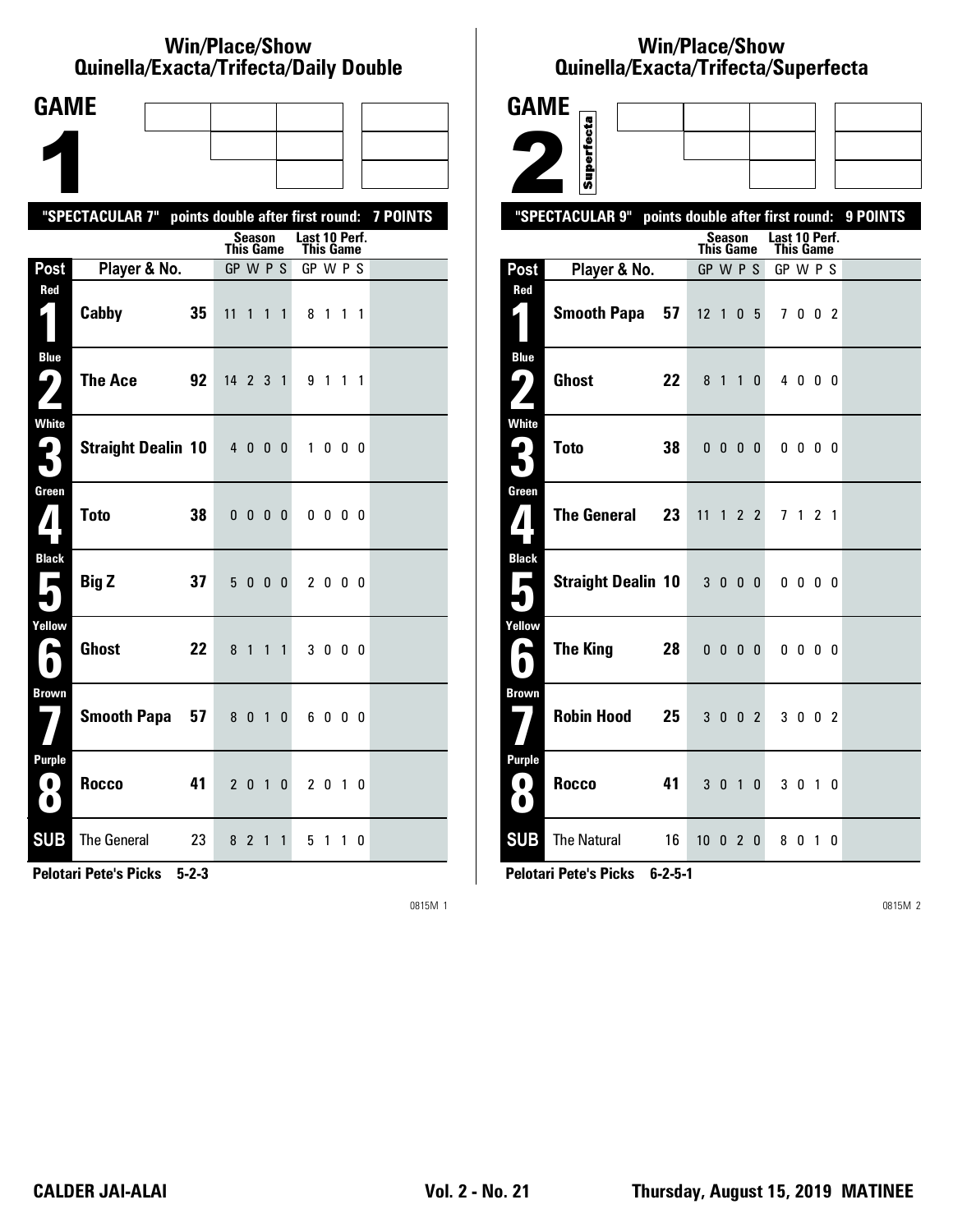### **Win/Place/Show Qui nel la/Exacta/Tri fecta/Pick 5**



|                  | "SPECTACULAR 7"            |          | points double after first round: |                     |                |                     |                            |                |        |                              | <b>7 POINTS</b> |                |              |                |
|------------------|----------------------------|----------|----------------------------------|---------------------|----------------|---------------------|----------------------------|----------------|--------|------------------------------|-----------------|----------------|--------------|----------------|
|                  |                            |          | This Game                        |                     | <b>Season</b>  |                     | Last 10 Perf.<br>This Game |                |        |                              | All Games       | <b>Team</b>    |              |                |
| Post             | Player & No.               |          | GP W P S                         |                     |                |                     | GP W P S                   |                |        |                              | GP W P S        |                |              |                |
| Red              | <b>Straight Dealin 10</b>  |          | 6                                | 0                   | 0              | 0                   | 0                          | 0              | 0      | $\Omega$                     | U               | $\mathbf{0}$   | $\Omega$     | - 0            |
|                  | <b>Barista</b>             | 54       | 4                                | 1                   | 0              | 0                   | 3                          | 1              | 0      | 0                            |                 |                |              |                |
| <b>Blue</b>      | <b>Toto</b>                | 38       | 3                                | $\mathbf{0}$        | $\mathbf{0}$   | $\overline{2}$      | $\overline{c}$             | 0              | 0      | $\mathbf{1}$                 |                 |                |              |                |
| ✔,               | <b>Ghost</b>               | 22       | 10                               | 1                   | 1              | 1                   | 5                          | 1              | 0      | 0                            | 3               | $\overline{1}$ | 0            | $\overline{1}$ |
| <b>White</b>     | <b>Smooth Papa</b>         | 57       | 15                               | $\overline{2}$      | 1              | 1                   | 9                          | 1              | 1      | 1                            |                 |                |              |                |
|                  | Taza                       | 13       | 5                                | 0                   | $\overline{2}$ | $\mathbf{1}$        | 3                          | 0              | 2      | 0                            | 1               | $\mathbf{0}$   | $\Omega$     | $\overline{1}$ |
| Green            | <b>Cool Hand</b>           | 21       | 5                                | $\overline{2}$      | 0              | 0                   | 3                          | 2              | 0      | $\Omega$                     | $\Omega$        | $\mathbf{0}$   | $\mathbf{0}$ |                |
| $\boldsymbol{I}$ | <b>Rocco</b>               | 41       | 6                                | $\mathbf{0}$        | 0              | 2                   | 6                          | 0              | 0      | 2                            |                 |                |              | - 0            |
| <b>Black</b>     | Lonzo                      | 47       | 0                                | $\mathbf{0}$        | $\mathbf{0}$   | 0                   | 0                          | 0              | 0      | n                            |                 |                |              |                |
|                  | <b>The King</b>            | 28       | 8                                | 0                   | 2              | 1                   | 8                          | 0              | 2      | $\mathbf{1}$                 | 0               | $\mathbf{0}$   | $\mathbf{0}$ | - 0            |
| Yellow           | <b>The General</b>         | 23       | 13                               | 1                   | 1              | 3                   | 8                          | 1              | 1      | 1                            |                 |                |              |                |
| 5                | <b>The Natural</b>         | 16       | 12                               | 0                   | 0              | 6                   | 9                          | 0              | 0      | 4                            | $\overline{2}$  | $\bf{0}$       | $\mathbf{1}$ | $\Omega$       |
| Brown            | <b>Grave Digger</b>        | 31       | 13                               | 3                   | 3              | 2                   | $\overline{1}$             | $\overline{2}$ | 1      | 2                            | $\overline{4}$  |                |              |                |
|                  | <b>Action</b>              | 59       | $\overline{7}$                   | 3                   | 1              | 1                   | 6                          | 2              | 1      | 1                            |                 | 1              | 0            | $\overline{1}$ |
| Purple           | <b>The Ace</b>             | 92       | 16                               | 0                   | 5              | 1                   | 10                         | 0              | 4      | 1                            |                 |                |              |                |
| n                | <b>Big Z</b>               | 37       | 7                                | 0                   | 0              | 0                   | 4                          | 0              | 0      | 0                            | 4               | $\bf{0}$       | $\mathbf{0}$ | - 0            |
| <b>SUBS</b>      | Cabby<br><b>Wonder Boy</b> | 35<br>12 | 14<br>5                          | $\overline{2}$<br>1 | 1<br>3         | $\overline{2}$<br>0 | 8<br>5                     | 0<br>1         | 0<br>3 | $\mathbf{2}$<br>$\mathbf{0}$ |                 |                |              |                |
|                  |                            |          |                                  |                     |                |                     |                            |                |        |                              |                 |                |              |                |

**Pelotari Pete's Picks 3-1-6**

0815M 3

# **Win/Place/Show Qui nel la/Exacta/Tri fecta**



|                   | "SPECTACULAR 7"                 | points double after first round: |                  |                |                |                                |                            |                |                |          | <b>7 POINTS</b> |              |                |                |
|-------------------|---------------------------------|----------------------------------|------------------|----------------|----------------|--------------------------------|----------------------------|----------------|----------------|----------|-----------------|--------------|----------------|----------------|
|                   |                                 |                                  | <b>This Game</b> | Season         |                |                                | Last 10 Perf.<br>This Game |                |                |          | All Games       | <b>Team</b>  |                |                |
| Post              | Player & No.                    |                                  | GP W P S         |                |                |                                | GP W P S                   |                |                |          | GP W P S        |              |                |                |
| Red               | The Ace                         | 92                               | 15               | 3              | $\overline{2}$ | 0                              | 10                         | 2              | $\mathbf{0}$   | 0        | $\Omega$        | $\mathbf{0}$ | $\mathbf{0}$   | $\overline{0}$ |
|                   | <b>Barista</b>                  | 54                               | 4                | 0              | 0              | $\overline{2}$                 | 3                          | 0              | 0              | 2        |                 |              |                |                |
| <b>Blue</b><br>9  | <b>Straight Dealin 10</b>       |                                  | 5                | 3              | $\mathbf{0}$   | $\Omega$                       | 0                          | 0              | $\mathbf{0}$   | $\Omega$ | $\overline{2}$  | 0            | 0              | -0             |
|                   | <b>The Natural</b>              | 16                               | 10               | 1              | 3              | 0                              | 7                          | 0              | 3              | 0        |                 |              |                |                |
| White             | Lonzo                           | 47                               | 0                | 0              | 0              | 0                              | 0                          | 0              | 0              | 0        | 0               | $\bf{0}$     | $\mathbf{0}$   | - 0            |
|                   | Rocco                           | 41                               | 6                | 0              | 0              | 1                              | 6                          | 0              | 0              | 1        |                 |              |                |                |
| Green             | <b>Cool Hand</b>                | 21                               | 6                | $\Omega$       | 0              | $\overline{2}$                 | 3                          | 0              | $\Omega$       | 1        | 3               | 0            | 1              | $\mathbf{1}$   |
| $\blacktriangle$  | Ghost                           | 22                               | 11               | 1              | 1              | 3                              | 6                          | 1              | 0              | 1        |                 |              |                |                |
| <b>Black</b><br>Г | Cabby                           | 35                               | 10               | 0              | 1              | $\overline{2}$                 | 6                          | 0              | 1              | 1        | $\overline{4}$  | $\mathbf{0}$ | $\mathbf{0}$   | $\mathbf{0}$   |
|                   | <b>Big Z</b>                    | 37                               | 6                | 0              | 0              | $\Omega$                       | 3                          | 0              | 0              | 0        |                 |              |                |                |
| Yellow            | <b>Smooth Papa</b>              | 57                               | 14               | 3              | $\overline{2}$ | 3                              | 9                          | $\overline{c}$ | $\overline{2}$ | 1        | $\mathfrak{p}$  | $\mathbf{0}$ | $\overline{1}$ | $\mathbf{0}$   |
| $\blacksquare$    | <b>Wonder Boy</b>               | 12                               | 9                | $\overline{2}$ | 1              | 1                              | 6                          | 2              | 0              | 1        |                 |              |                |                |
| <b>Brown</b>      | <b>Toto</b>                     | 38                               | 5                | 1              | $\Omega$       | 1                              | $\mathfrak{p}$             | 1              | $\Omega$       | $\Omega$ | $\mathbf{0}$    | 0            | $\mathbf{0}$   | 0              |
|                   | Taza                            | 13                               | 5                | 0              | 0              | $\overline{2}$                 | 3                          | 0              | 0              | 2        |                 |              |                |                |
| <b>Purple</b>     | <b>Robin Hood</b>               | 25                               | 7                | 1              | 3              | 1                              | 6                          | 1              | 3              | 1        | $\overline{2}$  | 0            | $\mathbf{0}$   | $\overline{1}$ |
| $\bullet$         | <b>The Warrior</b>              | 60                               | 4                | 1              | 0              | 0                              | 3                          | 0              | 0              | 0        |                 |              |                |                |
| <b>SUBS</b>       | <b>Grave Digger</b><br>The King | 31<br>28                         | 12<br>9          | 1<br>1         | 1<br>1         | $\overline{2}$<br>$\mathbf{1}$ | 8<br>9                     | 1<br>1         | 0<br>1         | 1<br>1   |                 |              |                |                |
|                   |                                 |                                  |                  |                |                |                                |                            |                |                |          |                 |              |                |                |

**Pelotari Pete's Picks 5-1-8**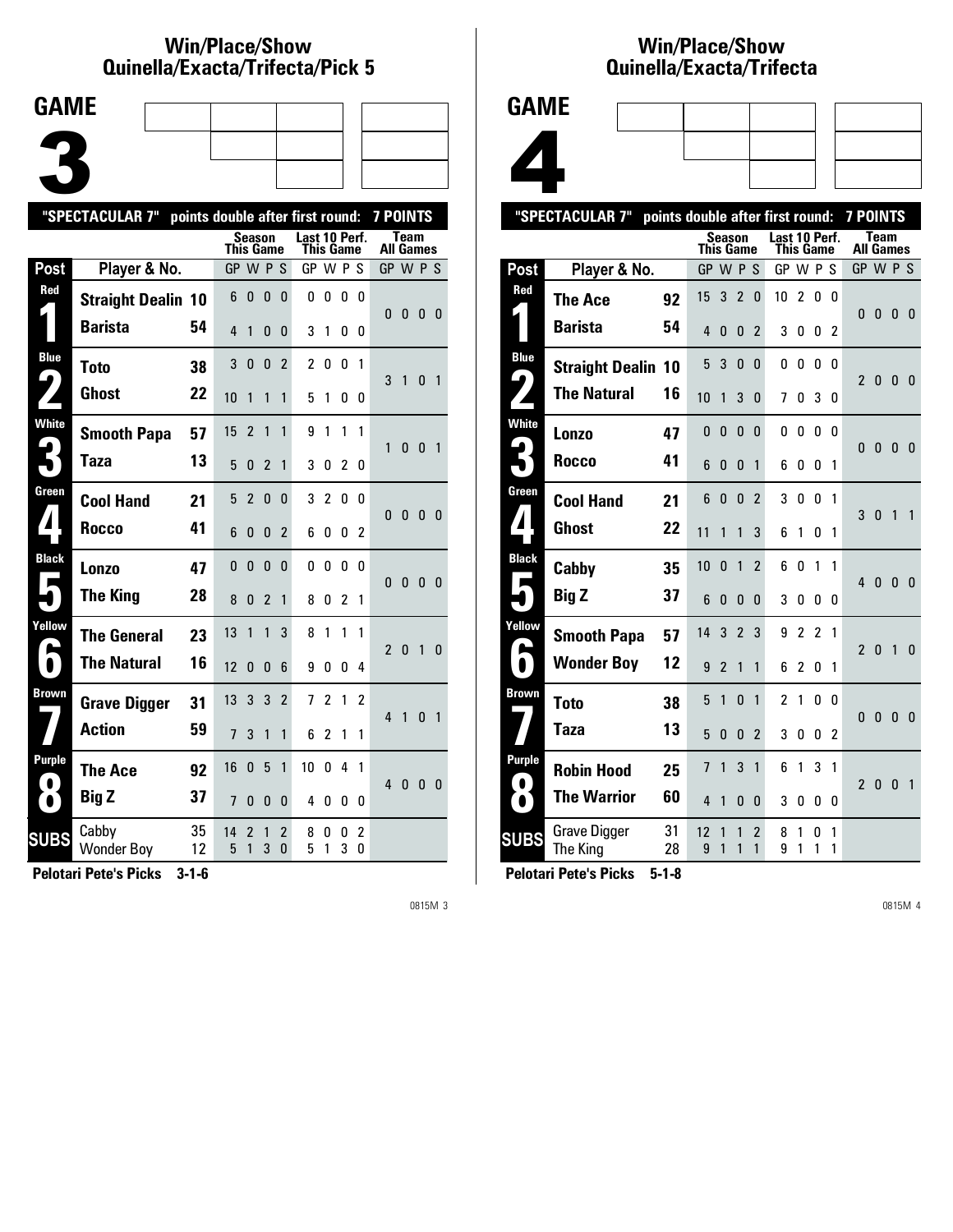## **Win/Place/Show Qui nel la/Exacta/Tri fecta**



|              | "SPECTACULAR 7"           | points double after first round: |                |                |                |                |                            |               |        |        | <b>7 POINTS</b>  |                |                |                |
|--------------|---------------------------|----------------------------------|----------------|----------------|----------------|----------------|----------------------------|---------------|--------|--------|------------------|----------------|----------------|----------------|
|              |                           |                                  | This Game      |                | <b>Season</b>  |                | Last 10 Perf.<br>This Game |               |        |        | <b>All Games</b> | <b>Team</b>    |                |                |
| Post         | Player & No.              |                                  | GP W P S       |                |                |                | GP W P S                   |               |        |        | GP W P S         |                |                |                |
| Red          | <b>Straight Dealin 10</b> |                                  | $\overline{2}$ | 1              | 0              | 0              | 0                          | 0             | 0      | 0      | $\overline{2}$   | $\overline{2}$ |                |                |
|              | <b>The Warrior</b>        | 60                               | 15             | 5              | 5              | $\overline{2}$ | 9                          | 3             | 4      | 2      |                  |                | 0 <sub>0</sub> |                |
| <b>Blue</b>  | Lonzo                     | 47                               | $\Omega$       | $\mathbf{0}$   | 0              | 0              | 0                          | 0             | 0      | 0      | $\Omega$         | $\mathbf{0}$   | $\bf{0}$       | - 0            |
|              | <b>Big Z</b>              | 37                               | 5              | 0              | 0              | 0              | 3                          | 0             | 0      | 0      |                  |                |                |                |
| <b>White</b> | <b>Cool Hand</b>          | 21                               | 6              | 1              | 1              | 0              | 4                          | 1             | 0      | 0      | 1                | 0              | 0 <sub>0</sub> |                |
|              | Taza                      | 13                               | 3              | 0              | 0              | 0              | 2                          | 0             | 0      | 0      |                  |                |                |                |
| Green        | <b>Grave Digger</b>       | 31                               | 8              | $\Omega$       | 1              | $\overline{2}$ | 3                          | 0             | 0      | 2      | 4                | 1              | 1              | $\Omega$       |
|              | <b>Wonder Boy</b>         | 12                               | 15             | U              | 2              | 3              | 9                          | 0             | 1      | 0      |                  |                |                |                |
| <b>Black</b> | <b>Robin Hood</b>         | 25                               | 10             | $\mathbf{0}$   | $\overline{2}$ | 3              | 5                          | 0             | 1      | 1      | 4                | 0              | $\mathbf{0}$   | $\overline{1}$ |
|              | <b>Action</b>             | 59                               | 13             | 2              | $\mathbf{0}$   | 0              | 9                          | $\mathfrak z$ | 0      | 0      |                  |                |                |                |
| Yellow       | <b>Momo</b>               | 30                               | 16             | $\overline{2}$ | 5              | $\overline{2}$ | 10                         | 0             | 3      | 2      | 1                | 1              | 0              | - 0            |
| $\bullet$    | <b>The Natural</b>        | 16                               | 4              | $\overline{2}$ | 1              | 0              | 3                          | 1             | 1      | 0      |                  |                |                |                |
| <b>Brown</b> | <b>The General</b>        | 23                               | 8              | 1              | 0              | 0              | 5                          | 1             | 0      | 0      | $\mathfrak z$    | 1              | 0              | - 0            |
|              | <b>Barista</b>            | 54                               | 3              | $\mathbf{0}$   | 0              | 1              | 3                          | 0             | 0      | 1      |                  |                |                |                |
| Purple       | Cabby                     | 35                               | 9              | $\mathbf{0}$   | $\mathbf{1}$   | 0              | 5                          | 0             | 0      | 0      | 4                | $\mathbf{0}$   | $\bf{0}$       | - 0            |
|              | <b>The King</b>           | 28                               | 14             | 2              | 1              | 4              | 9                          | 1             | 1      | 2      |                  |                |                |                |
| <b>SUBS</b>  | The Ace<br>Ghost          | 92<br>22                         | 7<br>7         | 1<br>1         | 0<br>1         | 0<br>1         | 6<br>4                     | 1<br>0        | 0<br>0 | 0<br>1 |                  |                |                |                |
|              |                           |                                  |                |                |                |                |                            |               |        |        |                  |                |                |                |

**Pelotari Pete's Picks 8-4-3**

0815M 5

### **Win/Place/Show Qui nel la/Exacta/Tri fecta/Super fecta**



|                          | "SPECTACULAR 9"                  |          | points double after first round: |                |                |                |                |                |                |                | 9 POINTS       |                          |                |              |
|--------------------------|----------------------------------|----------|----------------------------------|----------------|----------------|----------------|----------------|----------------|----------------|----------------|----------------|--------------------------|----------------|--------------|
|                          |                                  |          | <b>This Game</b>                 | <b>Season</b>  |                |                | Last 10 Perf.  | This Game      |                |                |                | Team<br><b>All Games</b> |                |              |
| Post                     | Player & No.                     |          | GP W P S                         |                |                |                | GP W P S       |                |                |                | GP W P S       |                          |                |              |
| Red                      | <b>Cool Hand</b>                 | 21       | 6                                | 1              | 1              | $\mathbf{0}$   | 3              | 0              | 1              | 0              | 1              | 0                        | 0              |              |
|                          | <b>Barista</b>                   | 54       | 3                                | 0              | 0              | 0              | 3              | 0              | 0              | 0              |                |                          |                | - 0          |
| <b>Blue</b>              | Lonzo                            | 47       | $\mathbf{0}$                     | 0              | $\mathbf{0}$   | $\mathbf{0}$   | 0              | 0              | 0              | 0              |                |                          |                |              |
| 4                        | <b>The Warrior</b>               | 60       | 16                               | 3              | $\overline{4}$ | $\overline{4}$ | 10             | 2              | $\mathfrak z$  | 3              | 0              | 0                        | $\overline{0}$ | - 0          |
| <b>White</b>             | Cabby                            | 35       | $\overline{2}$                   | 0              | 1              | $\mathbf{0}$   | $\overline{c}$ | 0              | 1              | 0              | 4              | 1                        | 0              | 0            |
| $\boldsymbol{\varsigma}$ | <b>Action</b>                    | 59       | 16                               | 0              | 1              | 5              | 10             | O              | 1              | 4              |                |                          |                |              |
| Green                    | <b>Straight Dealin 10</b>        |          | $\overline{\phantom{a}}$         | $\mathbf{1}$   | $\mathbf{0}$   | $\Omega$       | 0              | 0              | 0              | U              | $\mathbf{0}$   | $\mathbf{0}$             | 0              | 0            |
| $\boldsymbol{I}$         | Rocco                            | 41       | 5                                | 0              | 0              | 0              | 5              | 0              | 0              | 0              |                |                          |                |              |
| <b>Black</b><br>Е        | <b>The General</b>               | 23       | 12                               | $\overline{2}$ | 1              | 1              | 9              | $\overline{c}$ | 0              | 1              | $\overline{4}$ | $\pmb{0}$                | $\overline{0}$ | $\mathbf{0}$ |
|                          | <b>The King</b>                  | 28       | 14                               | $\overline{2}$ | $\Omega$       | 0              | 8              | 1              | 0              | 0              |                |                          |                |              |
| Yellow                   | <b>The Ace</b>                   | 92       | 6                                | 0              | $\mathbf{0}$   | 1              | 5              | 0              | 0              | 1              | 1              | 0                        | $\mathbf{0}$   | 0            |
|                          | Taza                             | 13       | 3                                | 0              | 0              | 0              | $\overline{c}$ | 0              | 0              | 0              |                |                          |                |              |
| Brown                    | <b>Grave Digger</b>              | 31       | 9                                | $\mathbf{0}$   | $\mathbf{0}$   | $\overline{2}$ | 4              | 0              | 0              | 0              | 3              | $\mathbf{0}$             | $\overline{1}$ | $\mathbf{1}$ |
|                          | Ghost                            | 22       | 5                                | 0              | 1              | 1              | 4              | 0              | 1              | 0              |                |                          |                |              |
| Purple<br>$\bullet$      | <b>Momo</b>                      | 30       | 15                               | $\overline{2}$ | $\overline{2}$ | 3              | 9              | 1              | 1              | $\overline{2}$ | 3              | $\pmb{0}$                | $\overline{1}$ | $\mathbf{0}$ |
| $\bullet$                | <b>Wonder Boy</b>                | 12       | 16                               | 4              | 3              | 1              | 10             | 1              | $\overline{2}$ | 1              |                |                          |                |              |
| <b>SUBS</b>              | Robin Hood<br><b>The Natural</b> | 25<br>16 | 15<br>9                          | 1<br>$\Omega$  | 0<br>1         | 4<br>0         | 10<br>5        | 1<br>0         | 0<br>1         | 1<br>0         |                |                          |                |              |
|                          |                                  |          |                                  |                |                |                |                |                |                |                |                |                          |                |              |

**Pelotari Pete's Picks 1-7-3-2**